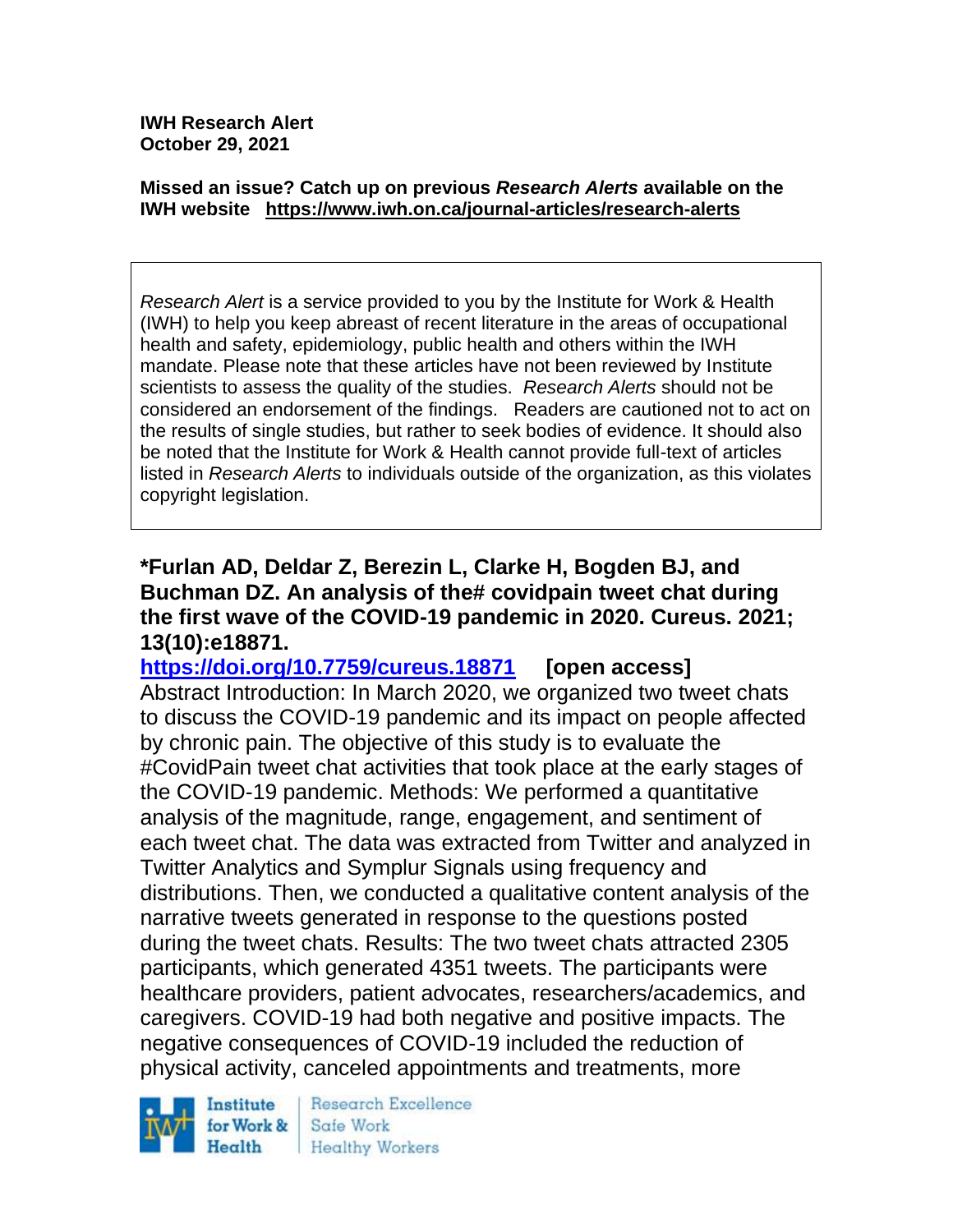isolation, deterioration of preexisting mental health problems, and economic consequences. The positive consequences included efficient use of telemedicine, innovative methods for selfmanagement, and at-home interventions. Conclusion: Twitter and tweet chats are useful in involving a diverse group of stakeholders for taking a deep dive into the topical issues relevant to a community that might be disproportionately affected by a public health crisis.

**\*Mawani FN, O'Campo P, and Smith P. Opportunity costs: underemployment and mental health inequities between immigrant and Canadian-born labour force participants: a crosssectional study. Journal of International Migration and Integration. 2021; [epub ahead of print]. <https://doi.org/10.1007/s12134-021-00896-0>** 

**\*Pentland V, Spilsbury S, Biswas A, Mottola MF, Paplinskie S, and Mitchell MS. Does walking reduce postpartum depressive symptoms? A systematic review and meta-analysis of randomized controlled trials. Journal of Women's Health. 2021; [epub ahead of print].**

# **<https://doi.org/10.1089/jwh.2021.0296>**

Abstract: Background: Rising demands for traditional postpartum depression (PPD) treatment options (e.g., psychiatry), especially in the context of the COVID-19 pandemic, are increasingly difficult to meet. More accessible treatment options (e.g., walking) are needed. Our objective is to determine the impact of walking on PPD severity. Methods: A structured search of seven electronic databases for randomized controlled trials published between 2000 and July 29, 2021 was completed. Studies were included if walking was the sole or primary aerobic exercise modality. A random-effects meta-analysis was conducted for studies reporting PPD symptoms measured using a clinically validated tool. A simple count of positive/null effect studies was undertaken as part of a narrative summary. Results: Five studies involving 242 participants were included (mean age  $=$  ~28.9 years; 100% with mild-to-moderate depression). Interventions were 12 ( $n =$ 4) and 24 ( $n = 1$ ) weeks long. Each assessed PPD severity using the Edinburgh Postnatal Depression Scale (EPDS), and was included in the meta-analysis. The pooled effect estimate suggests that relative to controls walking yielded clinically significant decreases in mean

Institute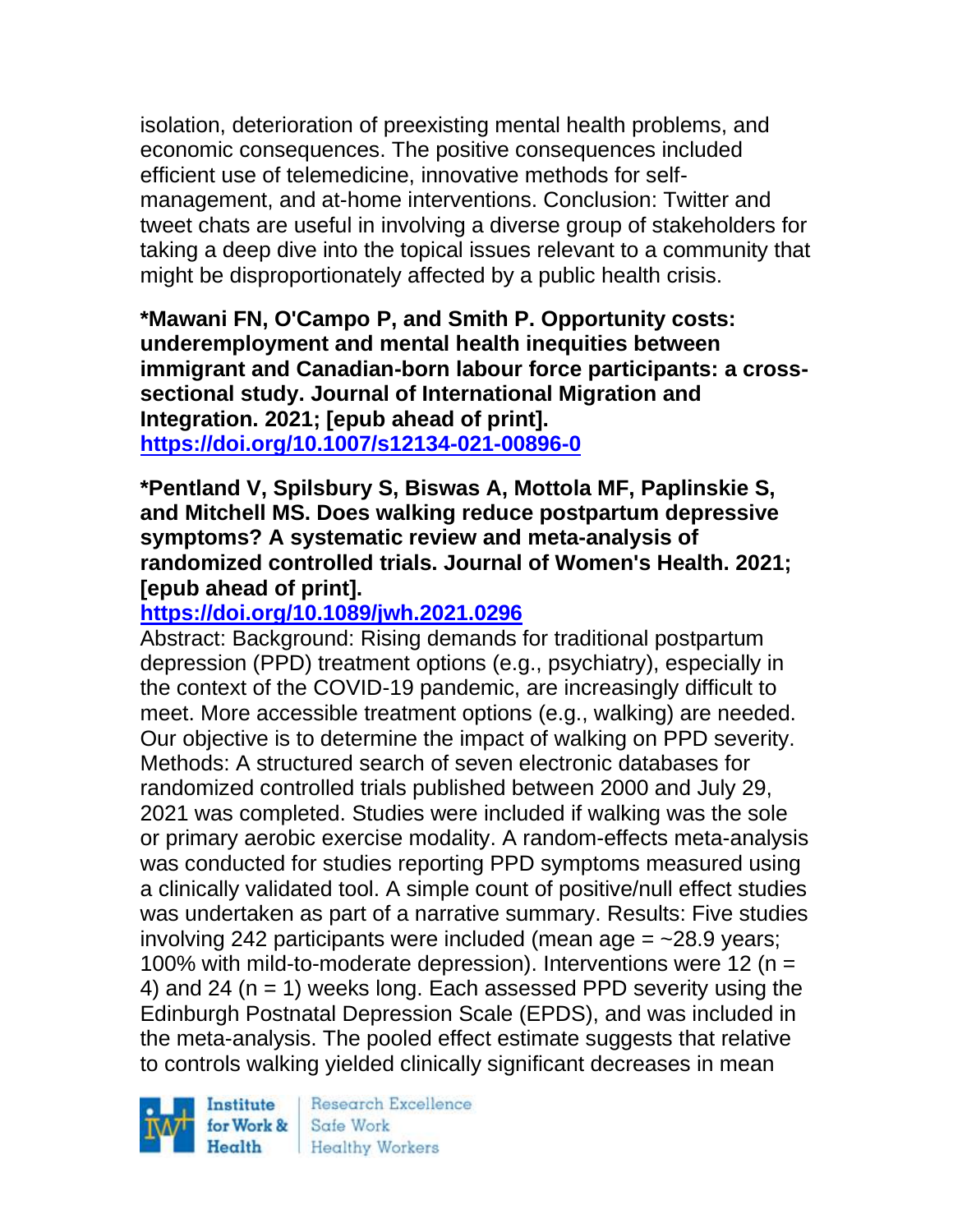EPDS scores from baseline to intervention end (pooled mean difference =  $-4.01$ ; 95% CI:  $-7.18$  to  $-0.84$ ,  $12 = 86$ %). The narrative summary provides preliminary evidence that walking-only, supervised, and group-based interventions, including 90-120+ minutes per week of moderate-intensity walking, may produce greater EPDS reductions. Conclusions: While limited by a relatively small number of included studies, pooled effect estimates suggest that walking may help mothers manage PPD. This is the first-time walking as treatment for PPD, an exercise modality that uniquely addresses many barriers faced by mothers, has been summarized in a systematic way. Trial registration: PROSPERO (CRD42020197521) on August 16th, 2020.

### **\*Wong IS, Quay B, Irvin E, and Belzer MH. Describing economic benefits and costs of nonstandard work hours: a scoping review. American Journal of Industrial Medicine. 2021; [epub ahead of print].**

# **<https://doi.org/10.1002/ajim.23302>**

Abstract: BACKGROUND: The benefits of nonstandard work hours include increased production time and the number of jobs. While for some sectors, such as emergency services, around-the-clock work is a necessary and critical societal obligation, work outside of traditional daytime schedules has been associated with many occupational safety and health hazards and their associated costs. Thus, organizational- and policy-level decisions on nonstandard work hours can be difficult and are based on several factors including economic evaluation. However, there is a lack of systematic knowledge of economic benefits and costs associated with these schedules. METHODS: We conducted a scoping review of the methodology and data used to examine the economic benefits and costs of nonstandard work hours and related interventions to mitigate risks. RESULTS: Ten studies met all our inclusion criteria. Most studies used aggregation and analysis of national and other large datasets. Costs estimated include health-related expenses, productivity losses, and projections of future loss of earnings. Cost analyses of interventions were provided for an obstructive sleep apnea screening program, implementation of an employer-based educational program, and increased staffing to cover overtime hours. CONCLUSIONS: A paucity of studies assess nonstandard work hours using economic

Institute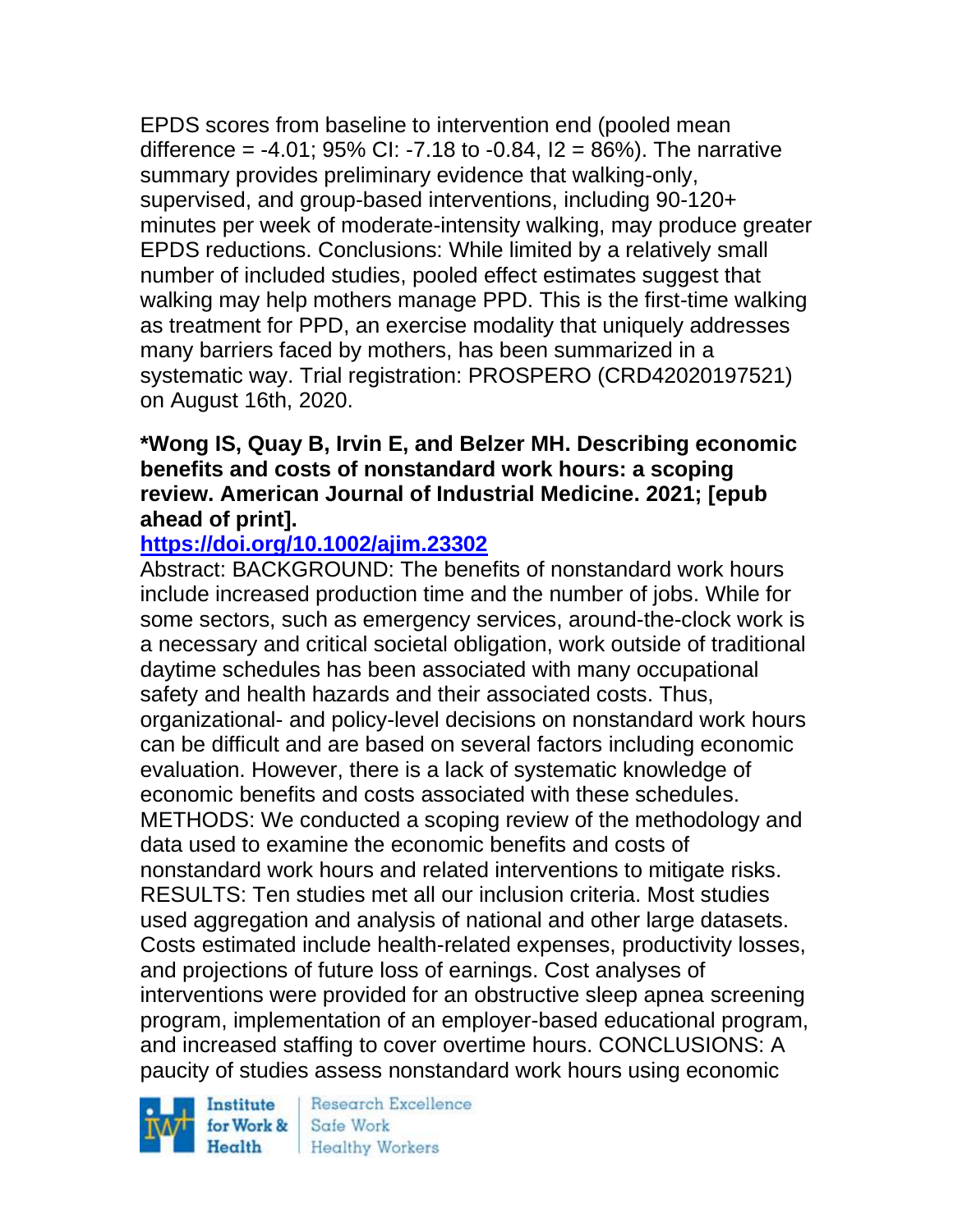terms. Future studies are needed to expand economic evaluations beyond the employer level to include those at the societal level because impacts of nonstandard work go beyond the workplace and are important for policy analysis and formulation. We pose the opportunity for researchers and employers to share data and resources in the development of more analyses that fill these research gaps

**Andersen LL, Pedersen J, Sundstrup E, Thorsen SV, and Rugulies R. High physical work demands have worse consequences for older workers: prospective study of long-term sickness absence among 69 117 employees. Occupational & Environmental Medicine. 2021; 78(11):829-834. <https://doi.org/10.1136/oemed-2020-107281> [open access]** Abstract: OBJECTIVE: This study investigates the role of age for the prospective association between physical work demands and longterm sickness absence (LTSA). METHODS: We followed 69 117 employees of the general working population (Work Environment and Health in Denmark study 2012-2018), without LTSA during the past 52 weeks preceding initial interview, for up to 2 years in the Danish Register for Evaluation of Marginalisation. Self-reported physical work demands were based on a combined ergonomic index including seven different types of exposure during the working day. Using weighted Cox regression analyses controlling for years of age, gender, survey year, education, lifestyle, depressive symptoms and psychosocial work factors, we determined the interaction of age with physical work demands for the risk of LTSA. RESULTS: During follow-up, 8.4% of the participants developed LTSA. Age and physical work demands interacted (p<0.01). In the fully adjusted model, very high physical work demands were associated with LTSA with HRs of 1.18 (95% CI 0.93 to 1.50), 1.57 (95% CI 1.41 to 1.75) and 2.09 (95% CI 1.81 to 2.41) for 20, 40 and 60 years old (point estimates), respectively. Results remained robust in subgroup analyses including only skilled and unskilled workers and stratified for gender. CONCLUSION: The health consequences of high physical work demands increase with age. Workplaces should consider adapting physical work demands to the capacity of workers in different age groups

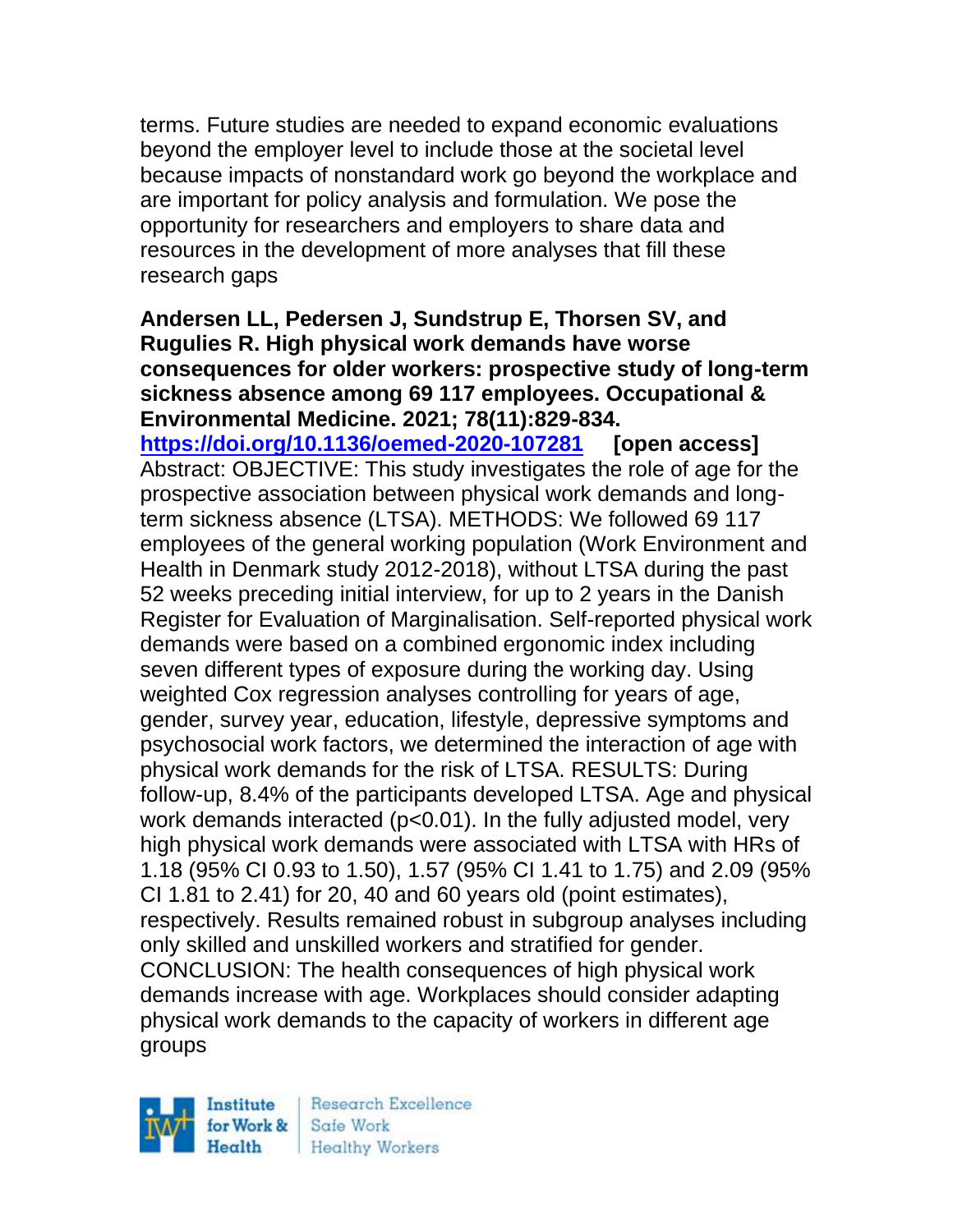### **Basham C, Cerles A, Rush M, Alexander-Scott M, Greenawald L, Chiu S, et al. Occupational safety and health and illicit opioids: state of the research on protecting against the threat of occupational exposure. New Solutions. 2021; 31(3):315-329. <https://doi.org/10.1177/10482911211039566>**

Abstract: The nationwide opioid crisis continues to affect not only people who use opioids but also communities at large by increasing the risk of accidental occupational exposure to illicit opioids. In addition, the emergence of highly potent synthetic opioids such as fentanyl and carfentanil increases the need to protect workers who may encounter unknown drug substances during job activities. To support the National Institute for Occupational Safety and Health Opioids Research Gaps Working Group, we examined the state of the literature concerning methods to protect workers against accidental occupational exposure to illicit opioids, and have identified unmet research needs concerning personal protective equipment, decontamination methods, and engineering controls. Additional studies are needed to overcome gaps in technical knowledge about personal protective equipment, decontamination, and control methods, and gaps in understanding how these measures are utilized by workers. Increasing our knowledge of how to protect against exposure to illicit opioids has the potential to improve occupational health across communities

**Gilardi L, Marino M, Fubini L, Bena A, Ferro E, Santoro S, et al. The community of practice: a method for cooperative learning of occupational health and safety inspectors. European Journal of Investigation in Health, Psychology and Education. 2021; 11(4):1254-1268.** 

# **<https://doi.org/10.3390/ejihpe11040091>**

Abstract: BACKGROUND: Workplace injuries in Italy still occur despite laws and safety norms. We need to understand the causes rooted in the context and social conditions, and need to improve the practice of Occupational Safety and Health (OSH) inspectors of the Workplace Safety and Prevention Services (WSPS) of the Italian regional health boards. The aims of this study were to describe the setting up of a Community of Practice (CoP) for the production of best practices for injury prevention and to evaluate the motivation of OSH inspectors for participating in the CoP and the effects of CoP

Institute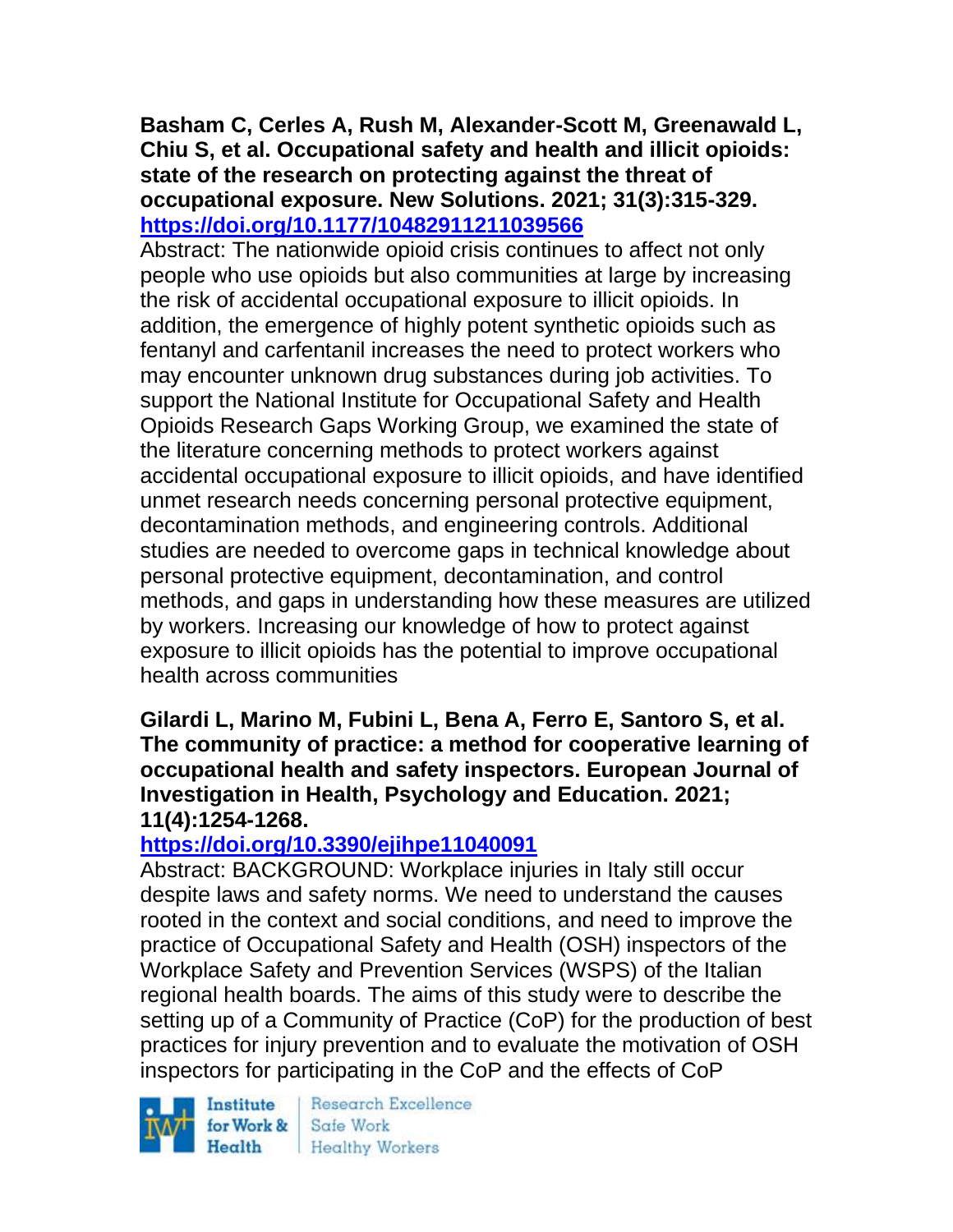participation on their professional practice. METHODS: Two workplace injury stories underwent peer review during each CoP meeting. We evaluated the CoP using a focus group and a questionnaire. RESULT: Between 2014 and 2021, the CoP met in 18 workshops. Over the 8-year period, the CoP grew from 20 to 150 participants. Overall, 30 stories underwent peer review and were published on the institutional website. The focus group participants stated that the reasons why they participated in the CoP were the need to share experience and to tackle new challenges. CONCLUSION: The CoP was found to be useful for improving professional practice by strengthening professional identity and contributing to the production of new knowledge

#### **Imboden R, Frey JJ, Bazell AT, Mosby A, Ware OD, Mitchell CS, et al. Workplace support for employees in recovery from opioid use: stakeholder perspectives. New Solutions. 2021; 31(3):340- 349.**

# **<https://doi.org/10.1177/10482911211043522>**

Abstract: The dual challenges of COVID-19 and the opioid epidemic have heightened the need of Maryland workplaces for accessible resources and supports. This paper describes efforts of the Workplace PROSPER (Partnering to Reduce Opioid Stigma and Support Employment in Recovery) project team to explore opioidrelated state employment needs from Key Stakeholder perspectives. Discussion revealed significant overlap between the needs identified by stakeholders and pre-existing recovery friendly initiatives in other states. However, this convening identified the need for increased training of medical professionals in communicating about work capacity and safety as well as for resources to support family members of individuals with Opioid Use Disorder and model programs for hiring individuals in recovery. Next steps include the creation and dissemination of a survey to obtain a broader base of feedback and the development of a robust set of online recovery resources for Maryland employers and employees

**Ksinan Jiskrova G, Bobak M, Pikhart H, and Ksinan AJ. Job loss and lower healthcare utilisation due to COVID-19 among older adults across 27 European countries. Journal of Epidemiology & Community Health. 2021; 75(11):1078-1083.** 

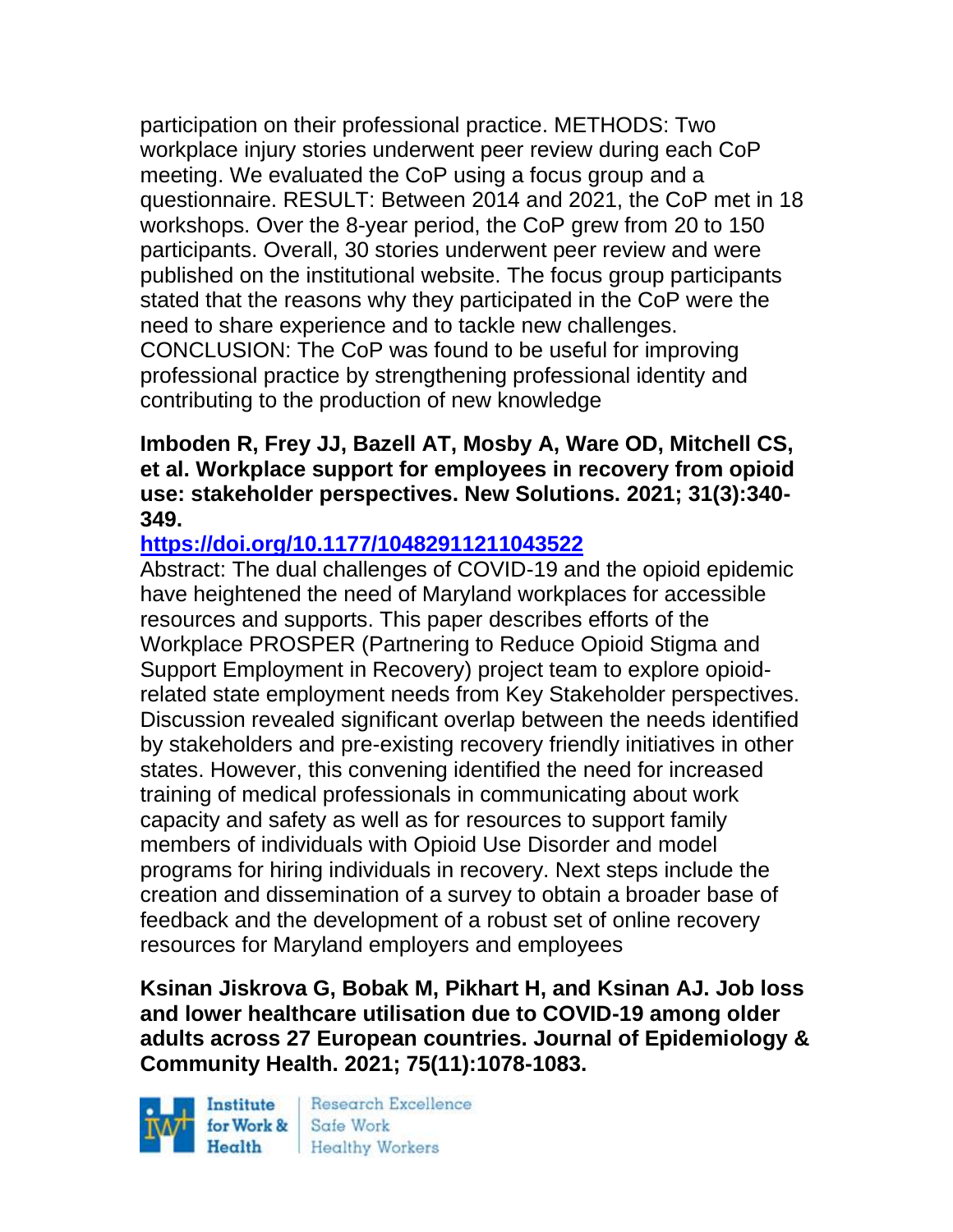**<https://doi.org/10.1136/jech-2021-216715> [open access]** Abstract: BACKGROUND: Older adults are at greater risk for becoming severely ill from COVID-19; however, the impact of the pandemic on their economic activity and non-COVID-19-related healthcare utilisation is not well understood. The aim of this study was to examine the prevalence and predictors of COVID-19-related unemployment and healthcare utilisation in a sample of older adults across 27 European countries. METHODS: We used data from the Survey of Health, Ageing and Retirement in Europe COVID-19 Survey, collected between June and August 2020. Participants (n=52061) reported whether they lost a job, forwent medical treatment and whether their appointment was postponed due to COVID-19. Three-level models were estimated for each outcome to test the effects of individual, household and country-level characteristics. RESULTS: The mean prevalence of reported job loss, and forgone and postponed medical care was 19%, 12% and 26%, respectively. Job loss was associated with female sex, lower education and household income, and older age in women. For example, the OR of job loss, comparing primary versus tertiary (college) education, was 1.89 (95% CI 1.59 to 2.26). Forgone and postponed medical care was associated with older age in men, female sex and higher education. At the country level, postponed medical care was associated with more stringent governmental anti-COVID measures. CONCLUSION: Job loss and lower healthcare utilisation for non-COVID-19-related reasons were common among older adults and were associated with several sociodemographic characteristics. Job loss appeared to disproportionally affect already economically vulnerable individuals, raising concerns about the exacerbation of social inequalities

**Klevebro S, Bahram F, Elfstrom KM, Hellberg U, Hober S, Merid SK, et al. Risk of SARS-CoV-2 exposure among hospital healthcare workers in relation to patient contact and type of care. Scandinavian Journal of Public Health. 2021; 49(7):707-712. <https://doi.org/10.1177/14034948211022434> [open access]** Abstract: AIM: We aimed to assess prevalence of IgG antibodies to severe acute respiratory syndrome coronavirus-2 (SARS-CoV-2) and factors associated with seropositivity in a large cohort of healthcare workers (HCWs). METHODS: From 11 May until 11 June 2020, 3981

Institute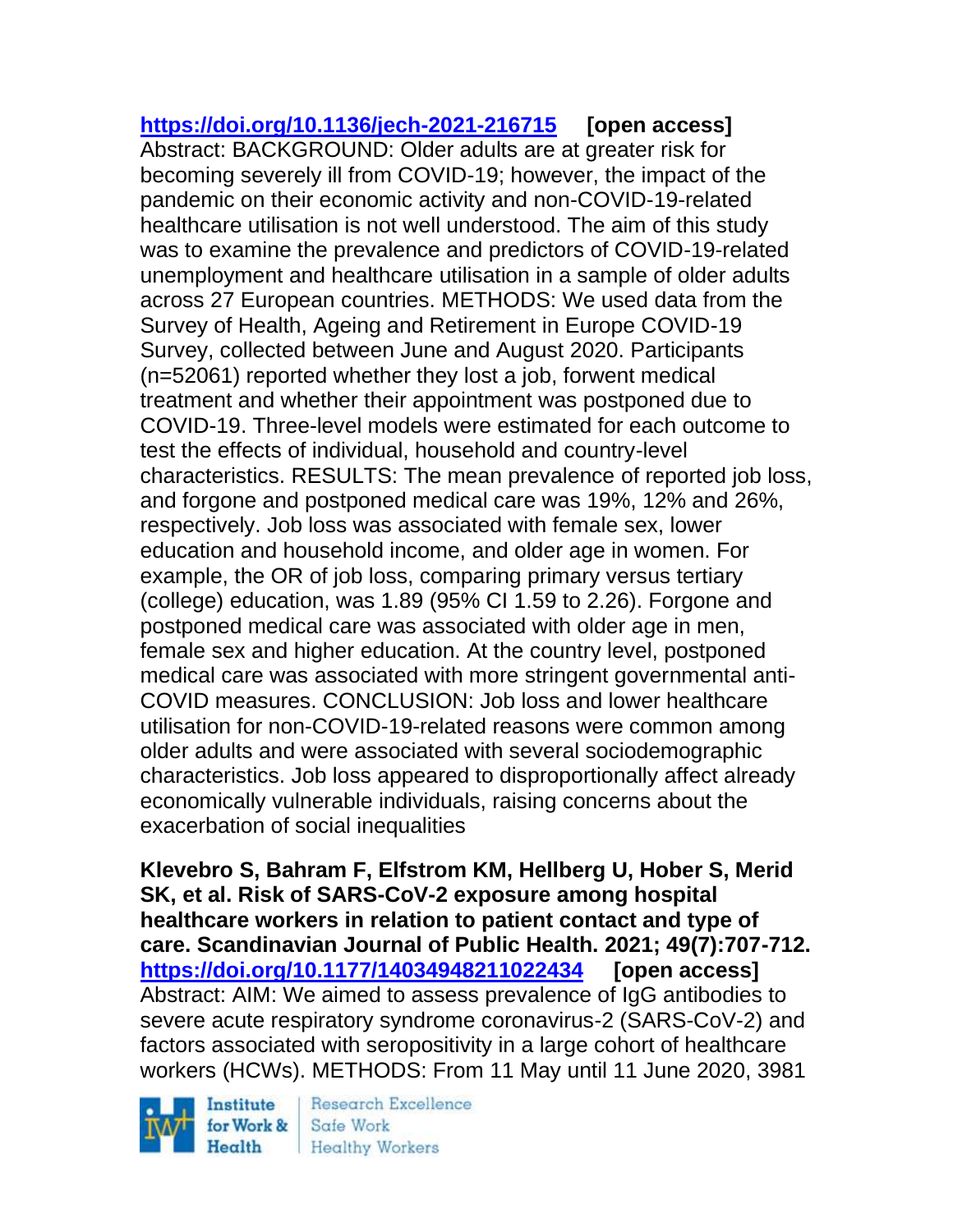HCWs at a large Swedish emergency care hospital provided serum samples and questionnaire data. Presence of IgG antibodies to SARS-CoV-2 was measured as an indicator of SARS-CoV-2 exposure. RESULTS: The total seroprevalence was 18% and increased during the study period. Among the seropositive HCWs, 11% had been entirely asymptomatic. Participants who worked with COVID-19 patients had higher odds for seropositivity: adjusted odds ratio 1.96 (95% confidence intervals 1.59-2.42). HCWs from three of the departments managing COVID-19 patients had significantly higher seroprevalences, whereas the prevalence among HCWs from the intensive care unit (also managing COVID-19 patients) was significantly lower. CONCLUSIONS: HCWs in contact with SARS-CoV-2 infected patients had a variable, but on average higher, likelihood for SARS-CoV-2 infections

**Lamb D, Gnanapragasam S, Greenberg N, Bhundia R, Carr E, Hotopf M, et al. Psychosocial impact of the COVID-19 pandemic on 4378 UK healthcare workers and ancillary staff: initial baseline data from a cohort study collected during the first wave of the pandemic. Occupational & Environmental Medicine. 2021; 78(11):801-808.** 

**<https://doi.org/10.1136/oemed-2020-107276> [open access]** Abstract: Objectives: This study reports preliminary findings on the prevalence of, and factors associated with, mental health and wellbeing outcomes of healthcare workers during the early months (April-June) of the COVID-19 pandemic in the UK. Methods: Preliminary cross-sectional data were analysed from a cohort study (n=4378). Clinical and non-clinical staff of three London-based NHS Trusts, including acute and mental health Trusts, took part in an online baseline survey. The primary outcome measure used is the presence of probable common mental disorders (CMDs), measured by the General Health Questionnaire. Secondary outcomes are probable anxiety (seven-item Generalised Anxiety Disorder), depression (nineitem Patient Health Questionnaire), post-traumatic stress disorder (PTSD) (six-item Post-Traumatic Stress Disorder checklist), suicidal ideation (Clinical Interview Schedule) and alcohol use (Alcohol Use Disorder Identification Test). Moral injury is measured using the Moray Injury Event Scale. Results: Analyses showed substantial levels of probable CMDs (58.9%, 95% CI 58.1 to 60.8) and of PTSD

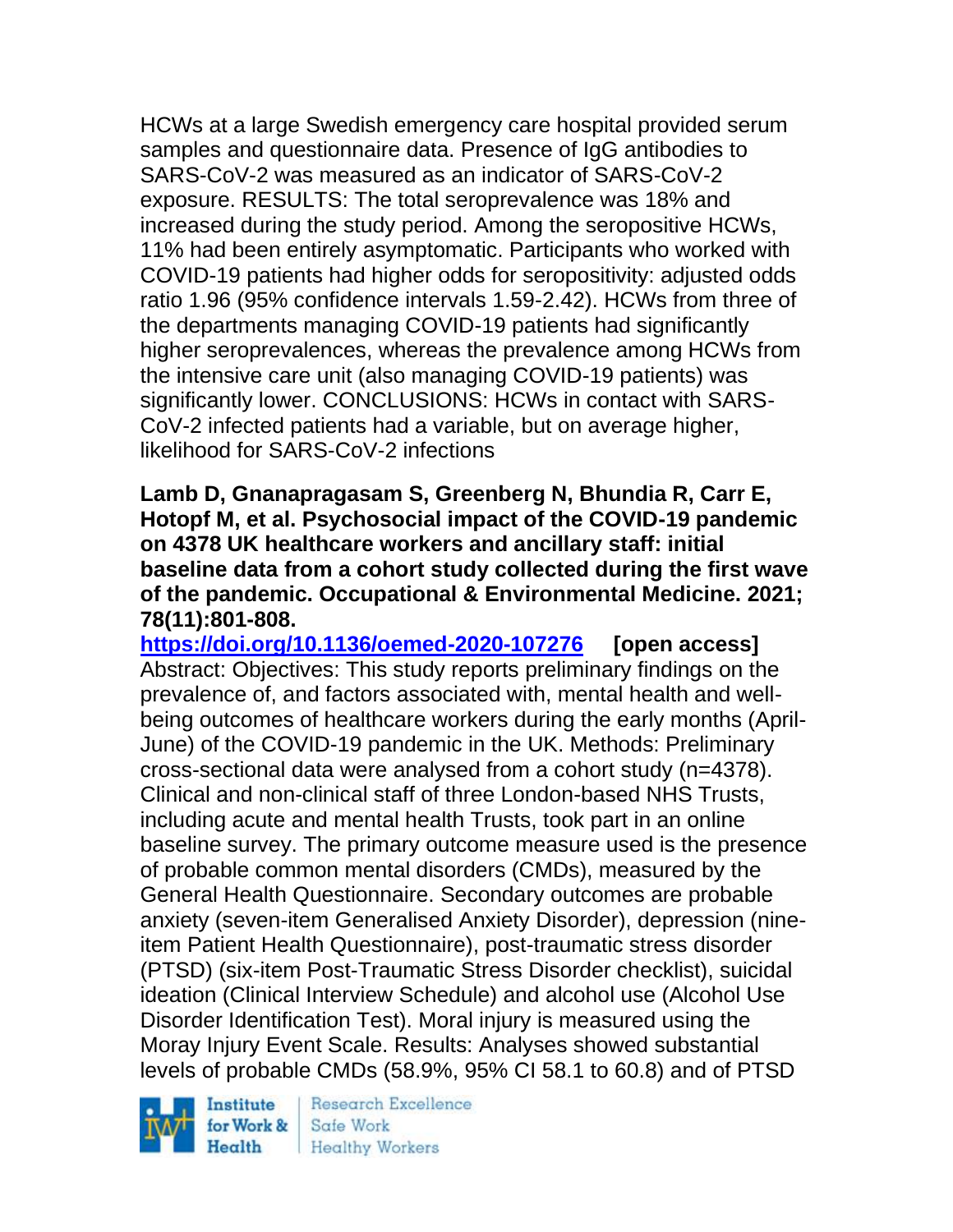(30.2%, 95% CI 28.1 to 32.5) with lower levels of depression (27.3%, 95% CI 25.3 to 29.4), anxiety (23.2%, 95% CI 21.3 to 25.3) and alcohol misuse (10.5%, 95% CI 9.2 to 11.9). Women, younger staff and nurses tended to have poorer outcomes than other staff, except for alcohol misuse. Higher reported exposure to moral injury (distress resulting from violation of one's moral code) was strongly associated with increased levels of probable CMDs, anxiety, depression, PTSD symptoms and alcohol misuse. Conclusions: Our findings suggest that mental health support for healthcare workers should consider those demographics and occupations at highest risk. Rigorous longitudinal data are needed in order to respond to the potential longterm mental health impacts of the pandemic.

### **Lindstrom I, Lantto J, Karvala K, Soini S, Ylinen K, Suojalehto H, et al. Occupations and exposure events in acute and subacute irritant-induced asthma. Occupational & Environmental Medicine. 2021; 78(11):793-800.**

**<https://doi.org/10.1136/oemed-2020-107323> [open access]** Abstract: BACKGROUND: Exposures leading to irritant-induced asthma (IIA) are poorly documented. METHODS: We retrospectively screened the medical records of patients with IIA diagnosed in an occupational medicine clinic during 2000-2018. We classified the cases into acute (onset after single exposure) and subacute (onset after multiple exposures) IIA. We analysed in detail, occupations, causative agents and their air levels in the workplace, exposure events and the root causes of high exposure. RESULTS: Altogether 69 patients were diagnosed with IIA, 30 with acute and 39 with subacute IIA. The most common occupational groups were industrial operators (n=23, 33%), metal and machinery workers (n=16, 11%) and construction workers (n=12, 8%). Among industrial operators significantly more cases had subacute IIA than acute IIA (p=0.002). Forty cases (57%) were attributable to some type of corrosive acidic or alkaline chemical. Acute IIA followed accidents at work in different types of occupation, while subacute IIA was typical among industrial operators performing their normal work tasks under poor work hygiene conditions. The most common root cause was lack of information or false guidance in acute IIA (n=11, 36%) and neglect of workplace hygiene measures in subacute IIA (n=29, 74%). CONCLUSIONS: Accidents are the main causes of acute IIA,



Research Excellence Safe Work Healthy Workers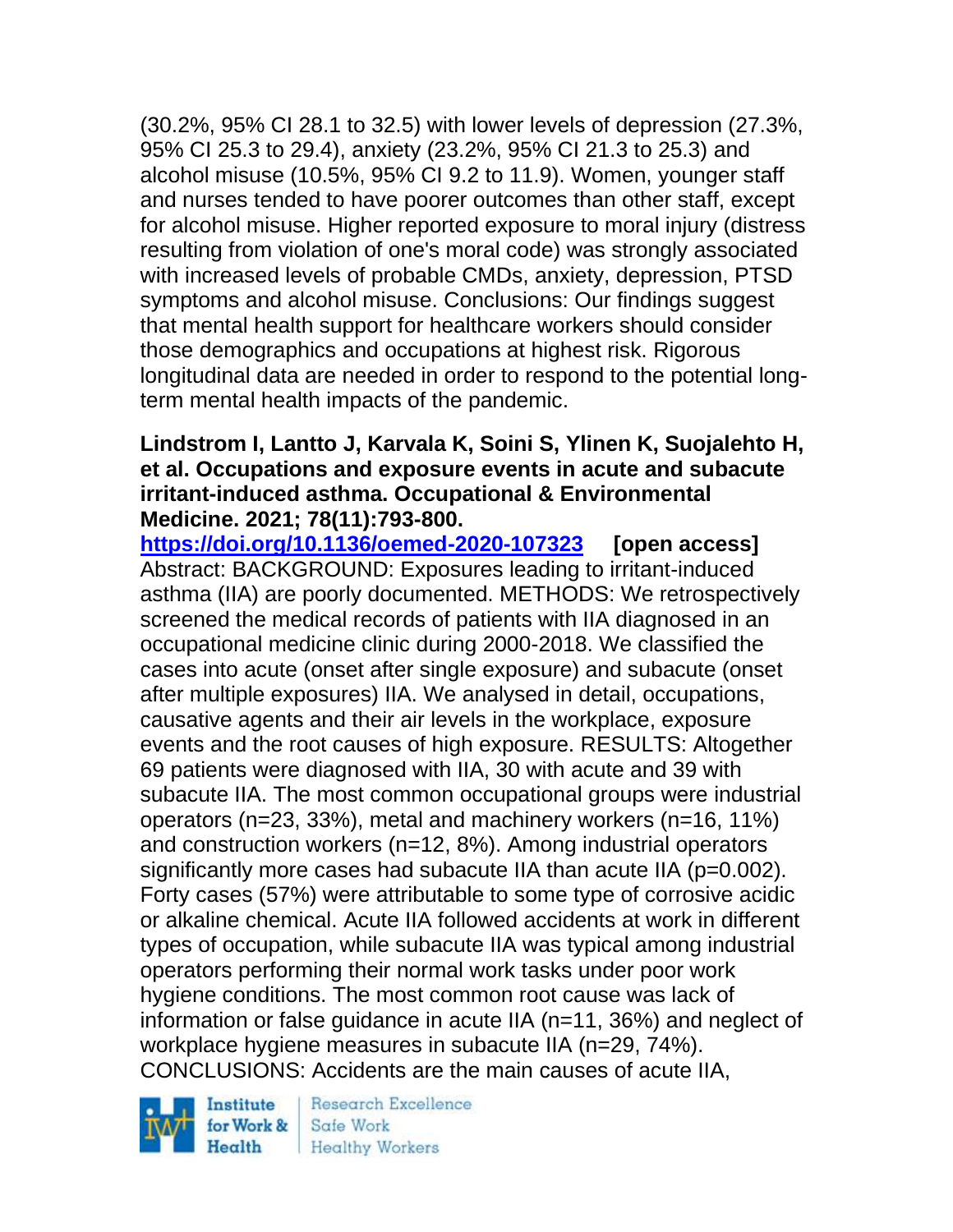whereas subacute IIA can develop in normal work in risk trades with poor work hygiene. Airborne strong acids or bases seem to be the most important causative agents of acute and subacute IIA. The different risk profiles of acute and subacute IIA should be considered in the prevention and identification of the cases

**Madigan C, Johnstone K, Way KA, and Capra M. How do safety professionals' influence managers within organizations? A critical incident approach. Safety Science. 2021; 144:105478. <https://doi.org/10.1016/j.ssci.2021.105478>** 

**Niedhammer I, Bertrais S, and Witt K. Psychosocial work exposures and health outcomes: a meta-review of 72 literature reviews with meta-analysis. Scandinavian Journal of Work, Environment & Health. 2021; 47(7):489-508. <https://doi.org/10.5271/sjweh.3968> [open access]** Abstract: OBJECTIVE: This meta-review aimed to present all available quantitative pooled estimates for the associations between psychosocial work exposures and health outcomes using a systematic literature review of literature reviews with meta-analysis. METHODS: A systematic review of the literature from 2000 to 2020 was conducted using PubMed, Web of Science, Scopus, and PsycINFO databases following the PRISMA guidelines. All literature reviews and Individual-Participant Data (IPD)-Work consortium studies exploring an association between psychosocial work exposures and health outcomes and providing pooled estimates using meta-analysis were included. All types of psychosocial work exposures and health outcomes were studied. The quality of each included review was assessed. RESULTS: A total of 72 reviews and IPD-Work consortium studies were included. These mainly focused on job strain as exposure and cardiovascular diseases and mental disorders as outcomes. The associations between psychosocial work factors and cardiovascular diseases and mental disorders were in general significant, and the magnitude of these associations was stronger for mental disorders than for cardiovascular diseases. Based on high-quality reviews, significant associations were found between job/high strain and long working hours as exposures and coronary heart diseases, (ischemic) stroke, and depression as outcomes. A few additional significant associations involved other exposures and

Institute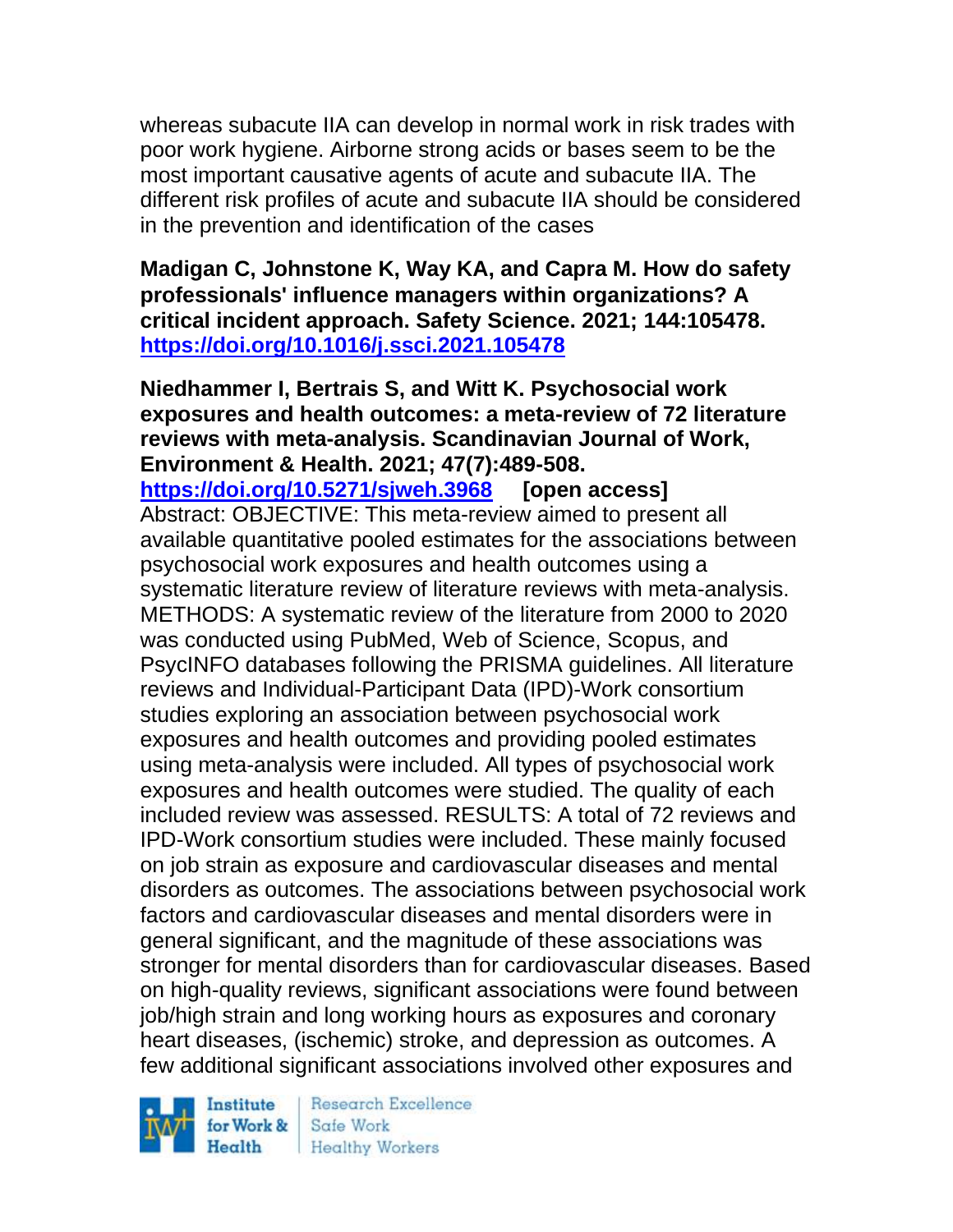health outcomes. CONCLUSIONS: The included reviews brought convincing findings on the associations of some psychosocial work factors with mental disorders and cardiovascular diseases. More research may be needed to explain these associations, explore other exposures and outcomes, and make progress towards determining the causality of the associations

### **Prakash KC, Virtanen M, Kivimaki M, Ervasti J, Pentti J, Vahtera J, et al. Trajectories of work ability from mid-life to pensionable age and their association with retirement timing. Journal of Epidemiology & Community Health. 2021; 75(11):1098-1103. <https://doi.org/10.1136/jech-2021-216433>**

Abstract: BACKGROUND: This study aimed to identify the trajectories of work ability over 16 years preceding the individual pensionable age and to examine the association with retirement timing. METHODS: The study population consisted of 2612 public sector employees from the Finnish Retirement and Aging study and the Finnish Public Sector study. Participants were grouped into 'noextension' (retired at the individual pensionable date or worked no longer than 6 months after that date) and 'extension' (worked more than 6 months after individual pensionable age). Trajectories of selfreported work ability score (0-10) in maximum of eight measurement points over 16 years preceding retirement were examined using the group-based latent trajectory analysis. Log-binomial regression was used to analyse the association between trajectory groups and extended employment. RESULTS: Four stable ('Stable excellent', 7%; 'Stable high', 62%; 'Stable medium', 24%; 'Low', 4%) and one decreasing ('Declining', 3%) work ability trajectories were identified. After taking into account gender, age, occupational status, marital status and self-rated health, 'Stable excellent' trajectory was associated with a higher likelihood of extended employment compared with the 'Low' (risk ratio (RR) 2.38, 95% CI 1.21 to 4.68) and to the 'Declining' (RR 2.82, 95% CI 1.32 to 6.01) trajectories. There was no difference in retirement timing between 'Declining', 'Low' and 'Stable medium' trajectories. CONCLUSION: Work ability remained relatively stable among majority of the participants over 16 years of follow-up. Stable excellent work ability from mid-life to late career was associated with higher likelihood of extending

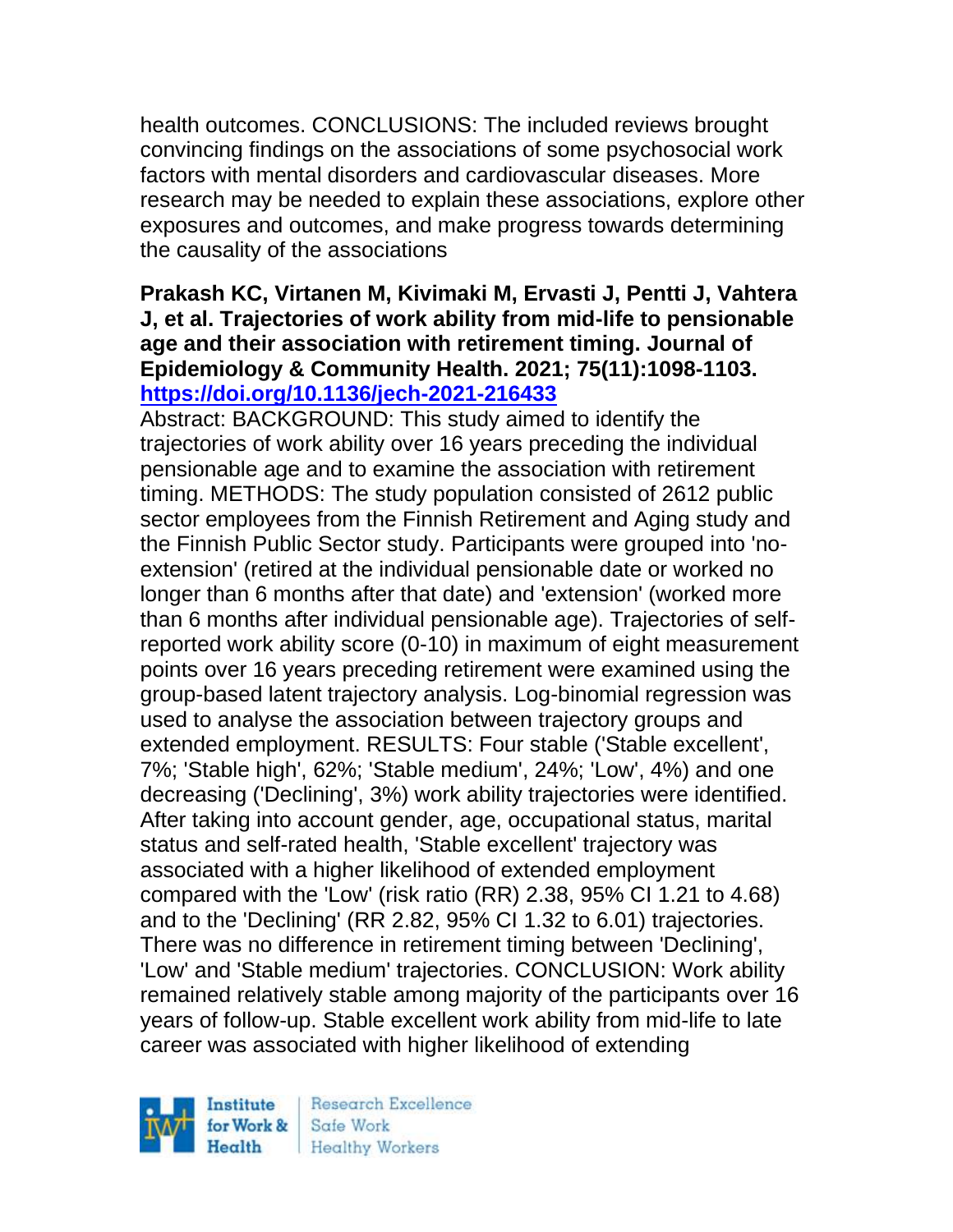employment beyond individual pensionable age than those with low or declining work ability

# **Rabinowitz P, Galusha D, Cantley LF, Dixon-Ernst C, and Neitzel R. Feasibility of a daily noise monitoring intervention for prevention of noise-induced hearing loss. Occupational & Environmental Medicine. 2021; 78(11):835-840.**

**<https://doi.org/10.1136/oemed-2020-107351>** 

Abstract: BACKGROUND: Despite the existence of hearing conservation programmes complying with regulatory standards, noise-induced hearing loss (NIHL) remains one of the most prevalent occupational diseases. Compulsory daily monitoring of noise exposure has been associated with decreased NIHL risk. We report on the experience of a voluntary daily noise monitoring intervention among noise-exposed workers. METHODS: Workers at three locations of a metals manufacturing company voluntarily used an inear noise monitoring device that could record and download, on a daily basis, the noise exposure inside of their hearing protection. We compared the hearing loss rates (in decibels hearing level/year) in these volunteers to controls from the same company matched for job title, age, gender, race, plant location, and baseline hearing level. RESULTS: Over the follow-up period, 110 volunteers for whom controls could be identified monitored daily noise exposures an average of 150 times per year. Noise exposures inside of hearing protection were lower than ambient noise levels estimated from company records. While there was no significant difference in hearing loss rates between volunteers and controls, volunteers downloading exposures 150 times per year or had less hearing loss than those who downloaded less frequently. CONCLUSION: These results indicate that voluntary daily noise exposure monitoring by workers is feasible and that greater frequency of downloading is associated with less hearing loss. If further development of noise monitoring technology can improve usability and address barriers to daily use, regular self-monitoring of noise exposure could improve the effectiveness of hearing conservation programmes. TRIAL REGISTRATION NUMBER: NCT01714375

### **Restrepo J and Lemos M. Addressing psychosocial work-related stress interventions: a systematic review. Work. 2021; 70(1):53-**

Institute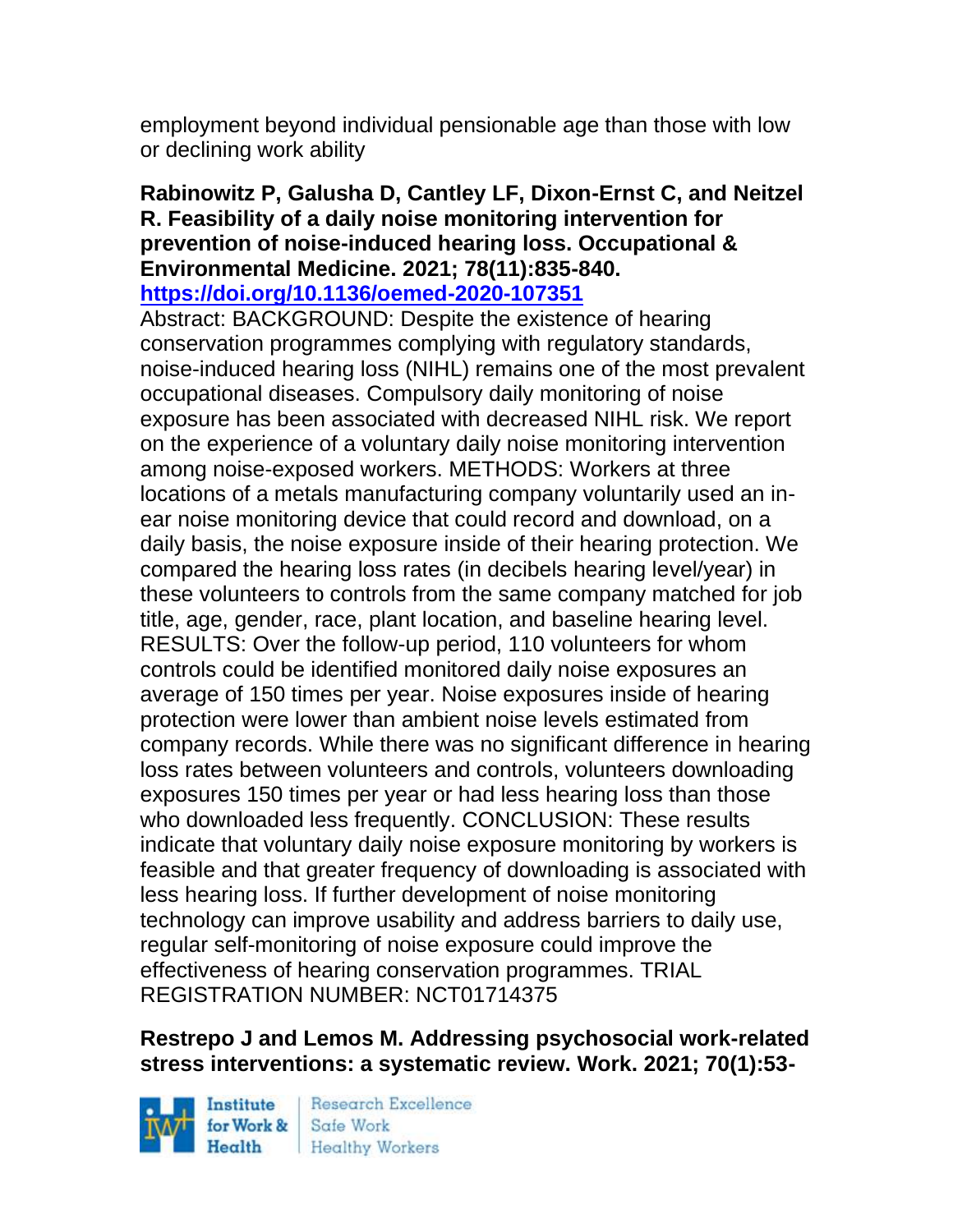### **62.**

### **<https://doi.org/10.3233/WOR-213577>**

Abstract: BACKGROUND: Work-related stress can be defined as an individual's reactions to work characteristics and indicates a poor relationship between coping abilities and work environment. If unmanaged, stress can impact mental and physical health (e.g., causing depression and cardiovascular disease). Many individuals use maladaptive stress-coping strategies, such as sedentary activities, unhealthy eating behaviors, and alcohol consumption, which do not contribute to long-term stress management. In contrast, stress reduction programs can help people manage and effectively reduce stress in the long term. OBJECTIVE: To gather the state of the art of work-related stress interventions, their efficacy and applications. METHOD: The PsycINFO and EBSCOHost databases were used. The search was carried out between January 28 and March 30, 2019. Inclusion criteria were full text available, text in English or Spanish and a study population comprising workers. RESULTS: Twenty-nine articles that included interventions involving aromatherapy, bibliotherapy, cognitive-behavioral therapy, exercise, alternative medicine, mindfulness, technology, stress management and sensory intervention were analyzed. The interventions showed significant reductions in stress, anxiety, depression and burnout; however, most of the studies were not based on specific stress models, and control groups often received no intervention whatsoever. As a result, it is challenging to draw conclusions regarding the success of the interventions, especially if they are novel. CONCLUSION: The results suggest that there is a broad portfolio of successful interventions regarding work-related stress. Most of the successful interventions were based on mindfulness; however, aerobic exercise and bibliotherapy may also be successful. The structure and level of evidence appear to be very relevant to the development of a successful intervention

### **Sonkor MS and de Soto BG. Operational technology on construction sites: a review from the cybersecurity perspective. Journal of Construction Engineering and Management. 2021; 147(12):04021172.**

**[https://doi.org/10.1061/\(ASCE\)CO.1943-7862.0002193](https://doi.org/10.1061/(ASCE)CO.1943-7862.0002193) [open access]**



Research Excellence **Healthy Workers**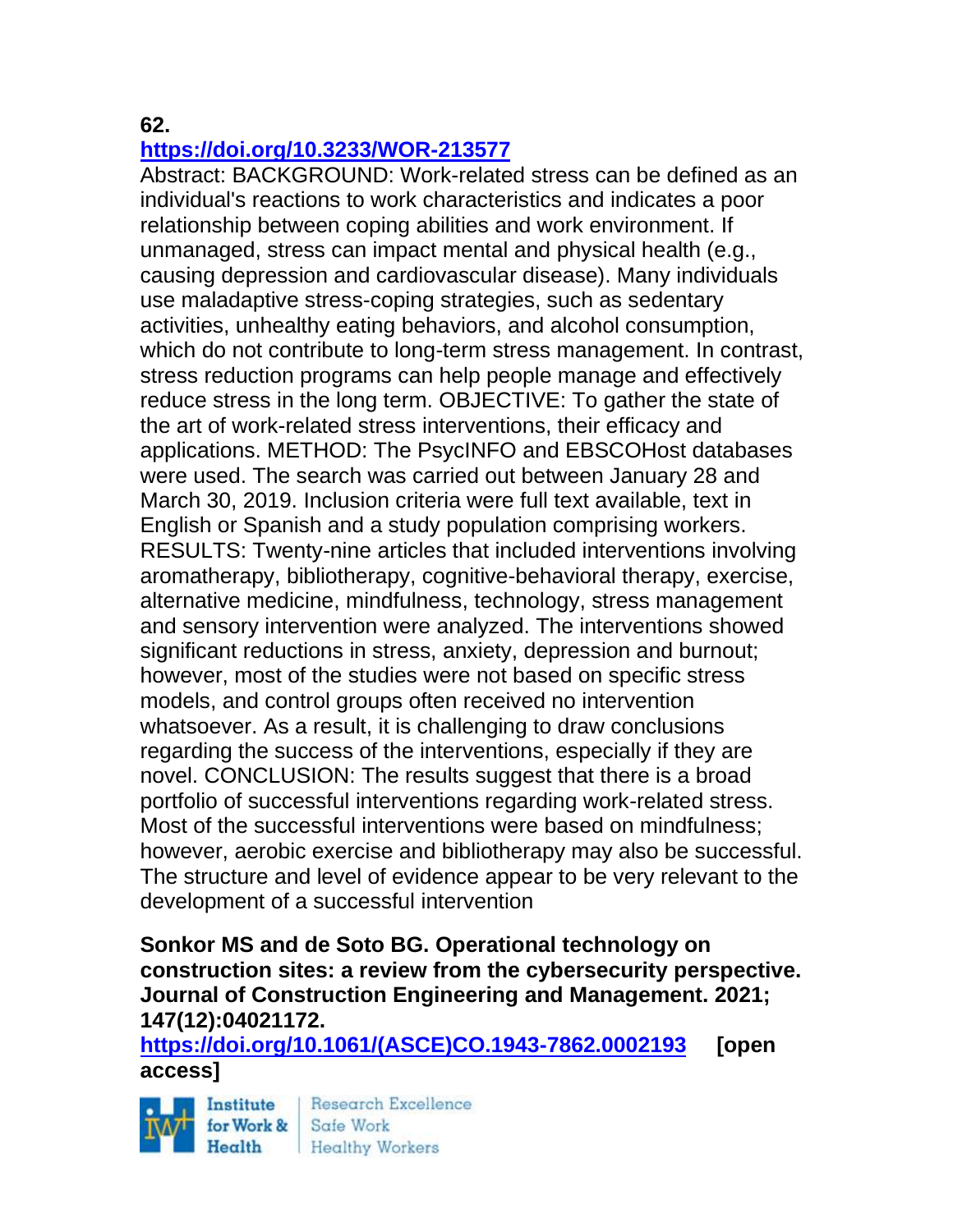Abstract: The digital transformation in the construction industry affects how information is exchanged and disrupts the way construction sites operate. The levels of operational technology (OT) to control and monitor site activities by utilizing robotic, autonomous, and remotely controlled machines raise cybersecurity concerns. As construction sites are places where humans and machines work together, the potential safety outcomes of cybersecurity vulnerabilities are magnified. This study's motivation was to understand the current state of the art and identify gaps to suggest future directions regarding OT in construction from the cybersecurity perspective. To achieve that, a bibliometric analysis was conducted. The analysis utilized the Scopus database to retrieve related publications and VOSviewer version 1.6.15 software to visualize bibliometric networks. Main research themes were identified, and each theme was reviewed from a cybersecurity perspective. The limitations of the analysis include the lack of industry-based categorization, the domination of publications focusing on the cybersecurity of industrial control systems (ICSs), and the set of keyword combinations used for the literature search that could be expanded to cover a broader range of research topics. The findings reveal the lack of focus on the construction phase in the construction cybersecurity research. Moreover, cybersecurity aspects are absent in the construction automation studies, and there is a need for bespoke threat modeling and intrusion detection systems for all the phases of construction projects. Suggestions for further research on the potential threats against the construction phase are provided. Future directions include possible adaptations of the available cybersecurity frameworks considering the utilization of OT on construction sites and investigating the methods to evaluate security levels on construction sites and countermeasures against cyberattacks.

#### **Stjernbrandt A, Stenfors N, and Liljelind I. Occupational cold exposure is associated with increased reporting of airway symptoms. International Archives of Occupational & Environmental Health. 2021; 94(8):1945-1952.**

**<https://doi.org/10.1007/s00420-021-01694-y> [open access]** Abstract: Objective: To determine if exposure to cold environments, during work or leisure time, was associated with increased reporting of airway symptoms in the general population of northern Sweden.

Institute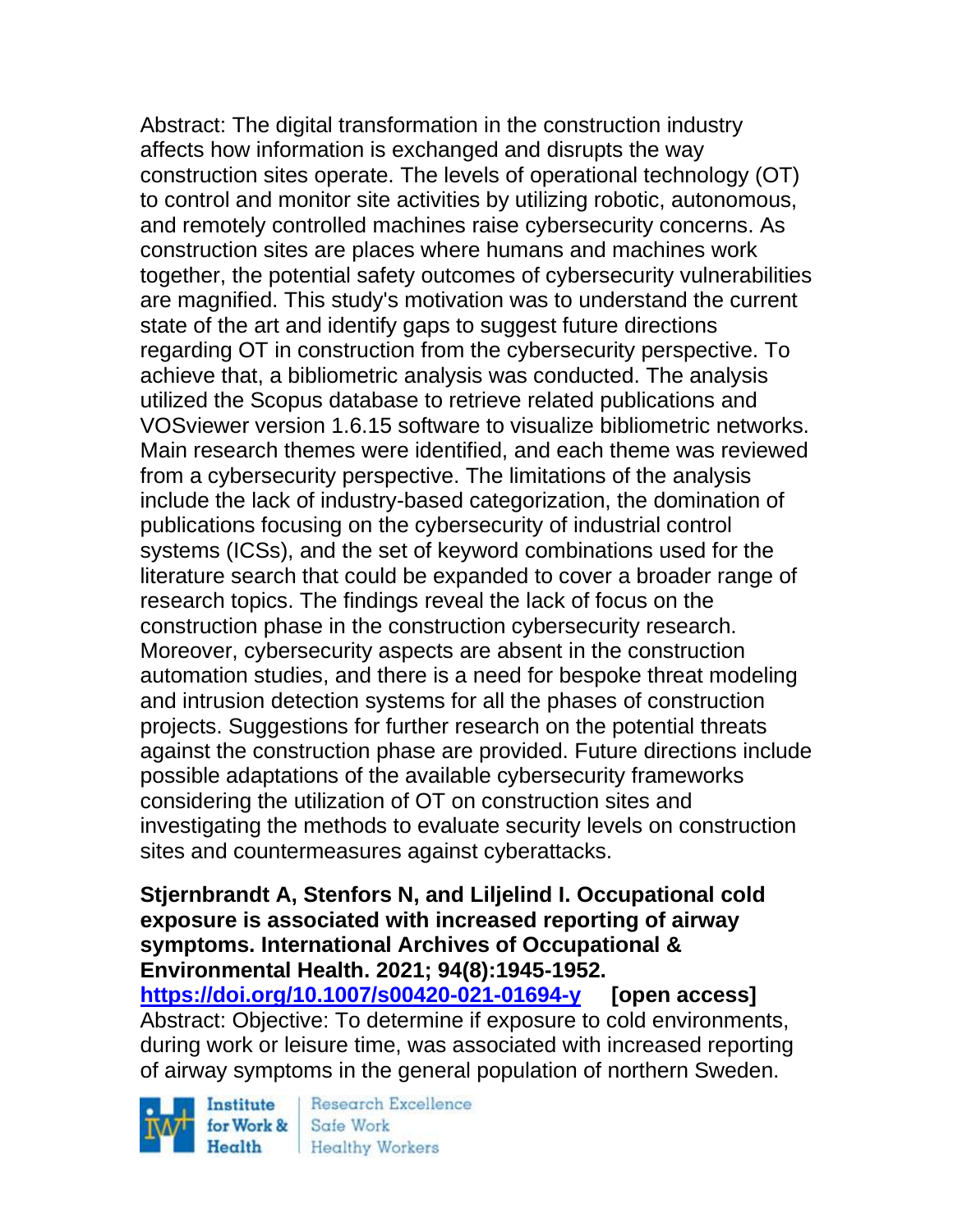Methods: Through a population-based postal survey responded to by 12627 subjects, ages 18-70, living in northern Sweden, the occurrence of airway symptoms was investigated. Cold exposure during work or leisure time was self-reported on numerical rating scales. Binary logistic regression was used to determine the statistical association between cold exposure and airway symptoms. Results: For currently working subjects ( $N = 8740$ ), reporting any occupational cold exposure was associated to wheeze (OR 1.3; 95% CI 1.1-1.4); chronic cough (OR 1.2; 95% CI 1.1-1.4); and productive cough (OR 1.3; 95% CI 1.1-1.4), after adjusting for gender, age, body mass index, daily smoking, asthma, and chronic obstructive pulmonary disease. Leisure-time cold exposure was not significantly associated to reporting airway symptoms. Conclusions: Occupational cold exposure was an independent predictor of airway symptoms in northern Sweden. Therefore, a structured risk assessment regarding cold exposure could be considered for inclusion in the Swedish workplace legislation.

#### **Zusman EZ, Kapanen AI, Klaassen A, and Reardon J. Workplace cardiovascular risk reduction by healthcare professionals: a systematic review. Occupational Medicine. 2021; 71(6-7):250- 256.**

# **<https://doi.org/10.1093/occmed/kqab104>**

Abstract: BACKGROUND: Cardiovascular disease has a significant impact on public health and is largely preventable by addressing modifiable risk factors. As most adults spend on average half of their waking hours at work, this provides a significant opportunity to address modifiable risk factors through health promotion interventions. Healthcare professionals have the knowledge and skills to provide workplace interventions aimed at cardiovascular risk reduction. AIMS: This study was aimed to assess the literature regarding the effect of workplace interventions led by healthcare professionals on cardiovascular risk factors. METHODS: Cumulative Index to Nursing and Allied Health Literature (CINAHL), Embase, MEDLINE, PsycINFO and SPORTDiscus were systematically searched from inception to March 2021. Included studies evaluated impact of workplace interventions by healthcare professionals on cardiovascular health. Data on study design, baseline characteristics, interventions, outcomes and conclusions were extracted and